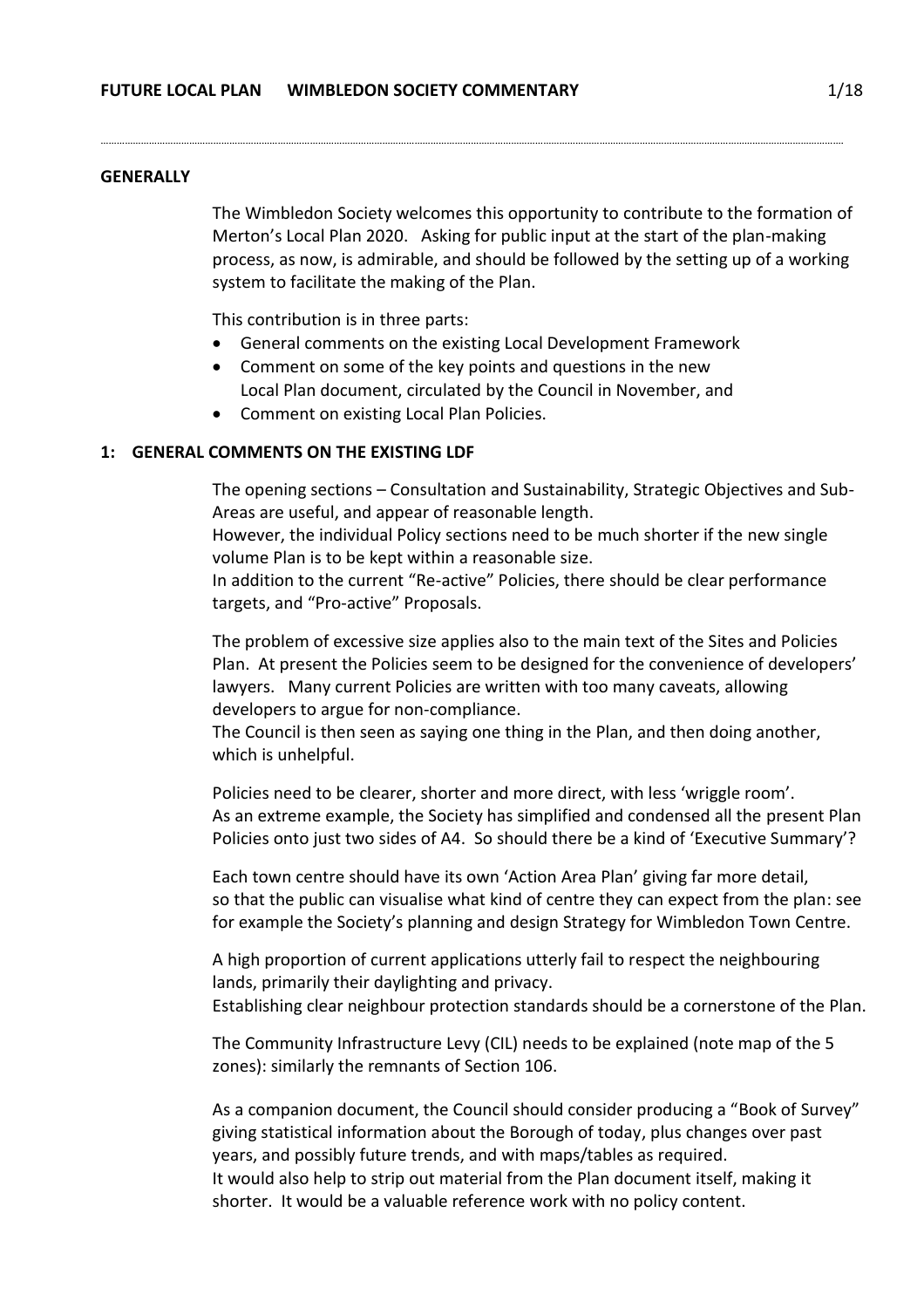# **2: KEY POINTS IN THE LOCAL PLAN DOCUMENT: A RESPONSE TO THE COUNCIL QUESTIONNAIRE**

As always with such questionnaires, responses may veer towards the abrupt, and probably do not do justice to some of the complex points raised. Some of the questions, being 'personal' to the responder, are not tailored for a group response.

#### **AFFORDABLE HOUSING**

**AH1**: **yes**: presumably this **London Plan Policy** will only apply if the scheme is one which has to be referred to the Mayor/GLA ie is quite large.

**AH2: B = habitable room totals should be used**: Currently, developers are nearly always delivering the smallest sized dwellings as affordable, presumably because these are cheaper to build: surprise, surprise.

**AH3: Yes**: of course these so-called **viability assessments** should be fully public from day one (as in some other London Boroughs already):

Remembering that, as Disraeli might well have said, "there are lies, damned lies and viability assessments".

Viability assessments should in the Society's view have no place in the planning system, - they are important but should remain inside the offices of developers - but we have to live with them for the moment, until HMG sees sense.

Not only viability assessments should be available from day one, all **pre-application discussions** with applicants should be public from day one also.

This allows the public to participate in the creation of a scheme, not just be presented with a fait accompli and given 3 weeks to object. As someone said: Whose town is it anyway? The public in its various forms knows its locality better than anyone.

**AH4: Yes:** All developments (perhaps apart from single dwellings) should provide either some **affordable housing** on site, or provide a suitable sum for the Council to build social housing elsewhere in the Borough.

**AH5: Yes**: policy should remain, so that **genuine student housing** does not have to provide social housing additionally.

### **ECONOMY & TOWN CENTRES**

**EC1**: Question is rather simplistic: Council can control:

(a) the "**Use Class**" (up to a point, and dependent on HMG policy), and

(b) the **Zones** within which certain policies can apply, and

(c) the **Concentration** or how many establishments of that use should be allowed in a particular frontage.

One might explain this in a table, with the various use classes listed down the side of the page, and the locations/zones across the top. The Society has put this into a table.

One could envisage a zone where only A1 use (shops, post offices, sandwich bars, showrooms) would be permitted - the heart of the town perhaps.

And another zone where the frontage width was limited to x metres, so that one could encourage smaller units (as in Wimbledon Village), and maximise interest for passing public.

And another zone where the concentration policy would apply, to prevent too many bars (A4), or estate agents or betting offices (A2) or takeaways (A5) or money lenders. And prevent offices (B1) except for their entrances.

The aim would be to ensure that there was enough of each use to provide what the public wants/needs, yet prevents too much of a particular use, which could make the centre dreary or unsavoury.

Unless a town centre actively encourages pedestrians to come and to stay, and use its many pleasurable facilities and essential services, it cannot hope to thrive in the modern world.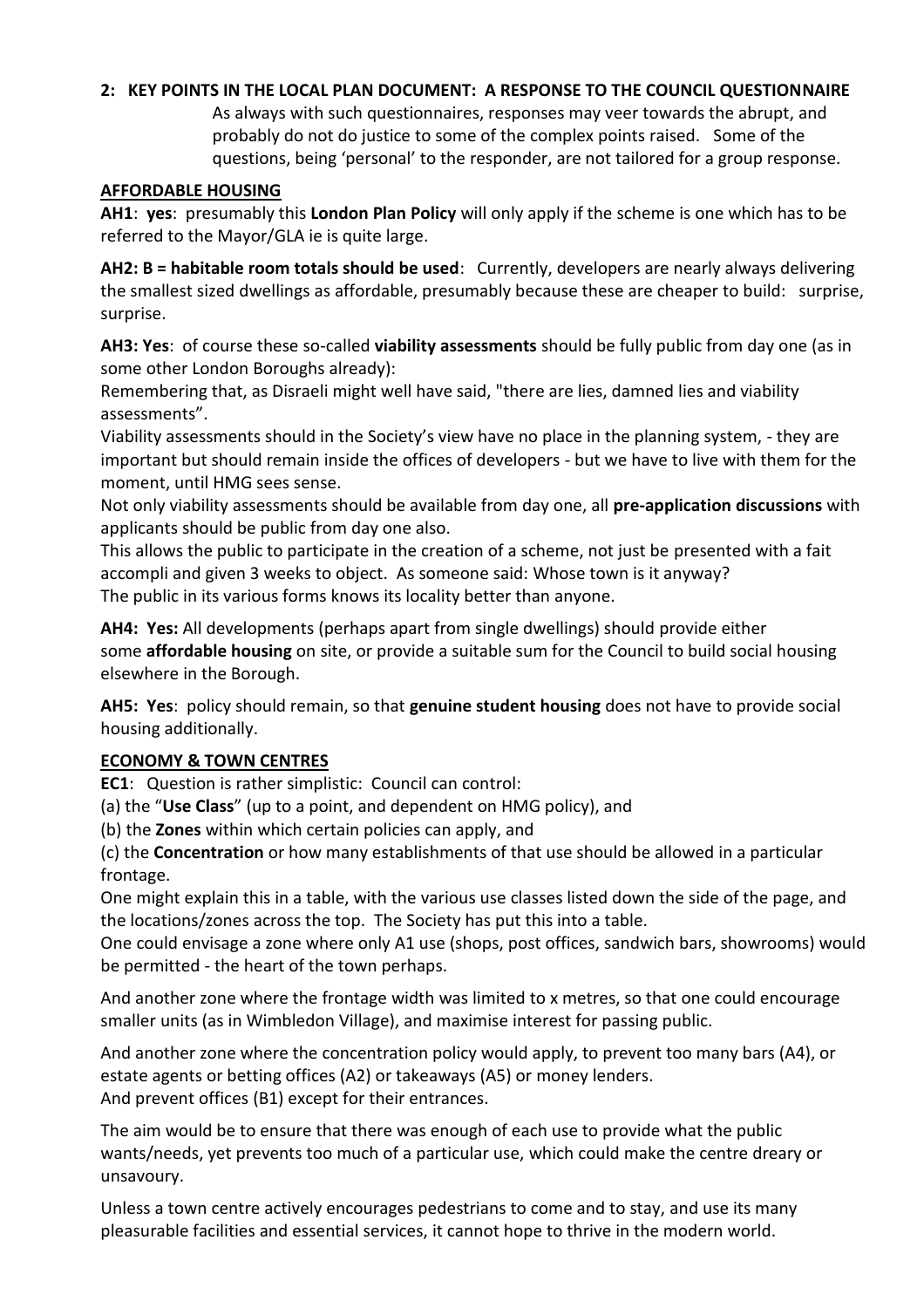# **EC2: Pubs** future: don't know.

# **EC3**: What are the other ways to **encourage Arts** etc asks the Council?

Clearly Designate the Council-owned **P3** site as one which should be primarily used for culture, performance, concerts, public leisure uses etc and then commit to **leasing** it for such a use. Not to delude the public with token additions of "culture" in the list of potential future uses, and naively sell the site off freehold to some developer, and lose all future control of how the site will function, and be a proper public amenity supporting the town's 'offer'.

Similarly, the **P4** site next to the Theatre (the Council owning both of these freeholds) should be **leased**, not sold, and a cultural/leisure use required via a competitive bid process. In both cases, as the Council would be the freeholder, if the leaseholder failed to deliver the required arts uses, the lease would be forfeit, and the building could revert to the Council.

Introduce a **Heritage Grants scheme** to encourage repairs to listed and locally listed houses, and those in conservation areas etc.

If funding came directly from HMG to participating Councils, such a scheme would have no net cost to the Exchequer, which would gain from normal taxation and VAT payments from local building firms undertaking such works.

Reintroduce the Merton **Design Awards** every 2 years.

Give the Council's so-called **Heritage Forum** a more worthwhile level of practical responsibility, and a budget to work with: it is currently little more than a talking shop (sorry).

**EC4:** Encourage "**social" workspace** provision, in the same way that social housing is provided. …. **Yes.**

**EC5: Yes**. How to provide this cheap workspace asks Council ……

Should not the Council acquire or lease currently vacant units, bring them up to standard, and then short term lease them out to start-up firms?

Perhaps the Council could consider funding an outside charitable body to handle this, or set up some kind of quasi-independent stand-alone body.

Will there be some blighted properties resulting from the Crossrail 2 construction phase? The vacant industrial sites in Burlington Road which have been there for years? The Council-owned Hall in Kingston Road, only partly used?

**EC6**: The Council has no powers to "require": but they could "encourage". So **Don't Know.**

**EC7: Yes.** Same principle as Social Housing, but we are not clear that the Council has any such planning powers for workspace.

# **HOUSING GROWTH & INFRASTRUCTURE**

**HG1**: The Council asks; How to provide for the proposed 1,328 new dwellings each year in the future Merton?

\* But this London Plan figure has not yet been agreed: there has been no public examination: and we do not yet know what the delivery of this future number will mean for our locality, our transport and education, our character and natural/historical environment:

\* Some will say that the achievement of numbers should be secondary to the respect for local character and environment, and quality of life:

\* So before agreeing to any actual future figures we need to see the worked-out example, showing the extent of the land take for additional schools, transport, workplaces, transport systems, and other infrastructure:

And the change in our local environmental quality and character and nature: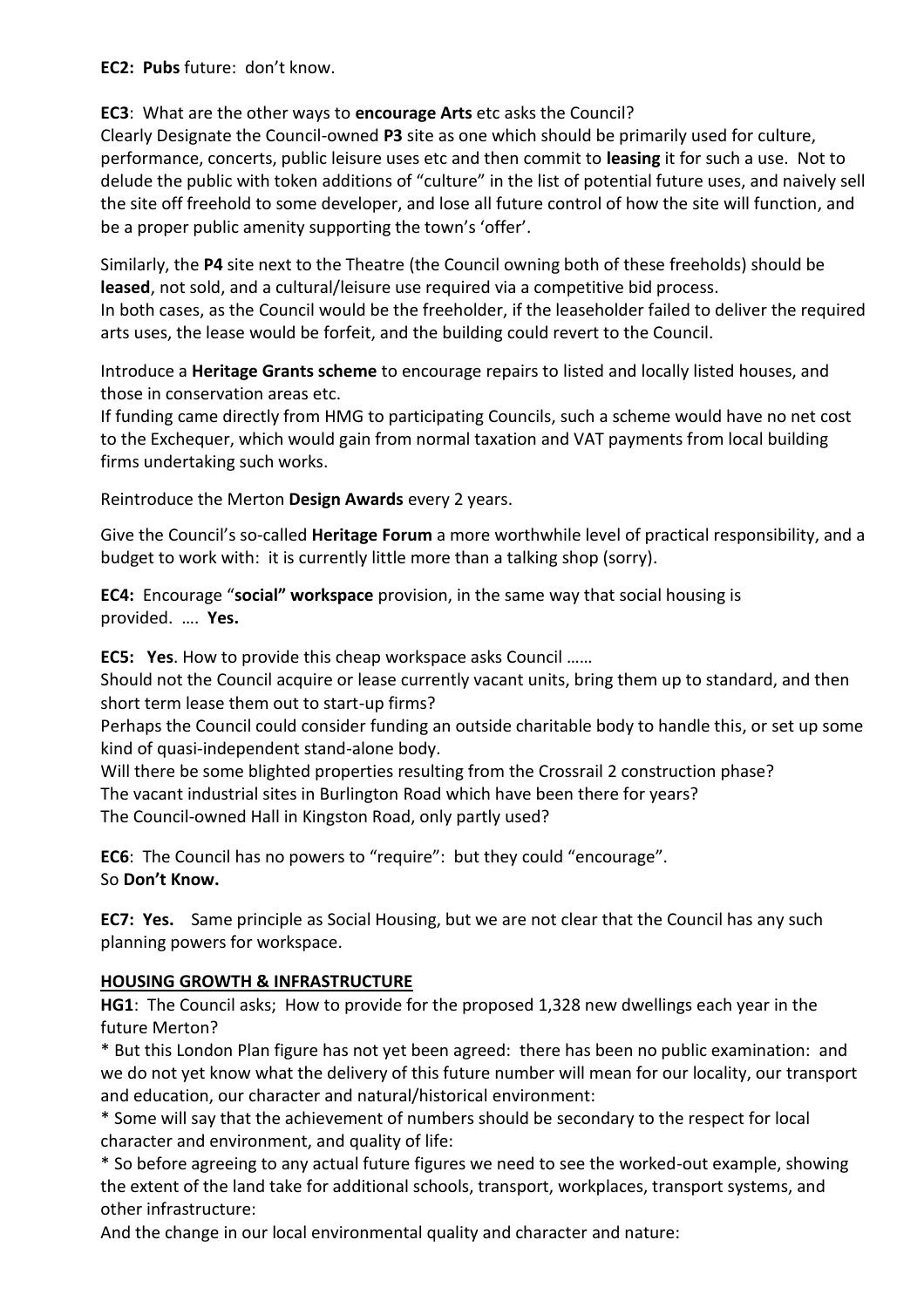And we need to know the cost of all this, including the cost of demolishing perfectly good buildings so that their sites can be used more intensively.

And we need to compare this intensification of housing inside London's boundaries with alternative planning concepts like extending London by building on sections of the Green Belt, or New Towns, or a mixture of all three.

And land value capture should be a significant part of the equation, certainly in the last two.

This is proper planning, not numbers produced by the shouters of slogans. Without this being worked out first, we are just being amateurish, not knowing the implications of what we are being asked to agree to: signing a blank cheque is not sensible.

And the bizarre concentration on just numbers fails to deal with the inability of the market to provide enough housing that is "cheap" enough to be afforded by those on lower incomes. This is largely because the state funding (of Housing Associations etc) does not allow the purchase or construction of enough new housing.

Developers do not build unless they can sell the product: if the price that can be afforded is not up to the cost of manufacture, then the product does not get made.

Which is why the state has traditionally had to step in and use public funds.

So responding to the examples quoted:

- \* Housing on superstores: **Yes**
- \* Housing in **high buildings: No**, not in Wimbledon, which should have no high buildings
- \* **Industrial** Estates as mixed uses**: No**, disastrous for the residents' quality of life
- \* Make new housing **smaller** to fit more in: **No**
- \* Communal living: **Don't know**
- \* Intensifying around transport hubs: **Yes**, but subject always to local character and environment being predominant
- \* Suburban infill mews: **Don't know**
- \* Garages demolished and infilled: **Don't know**
- \* No development less than 2-3 storeys: **Don't know**: local character might require low height (eg a Westside house being one storey above ground and one basement, so that a view is kept?)
- \* Neighbourhood Plans supported: **Don't know**
- \* Recycle existing housing ie demolish good housing in order to build more intensively….
	- This happens already via the ordinary market forces, but is it a good idea to promote it? **Don't know**
- \* Regenerate more Estates: even if they are working well? **Don't know**

# **HG2:**

- \* All small non-housing sites to be used for housing: = loss of local facilities and workplaces: **No**
- \* Automatic planning permissions for standard house designs = could fail to respect and protect the amenities of neighbouring properties: speed of taking planning decisions is less important than getting it right: **No**
- \* Houses near town centres allowed to be converted to flats: **Yes subject to** other controls on amenity, neighbour protection, heritage issues

**HG3**: The three (from 15! all of which we need to function as a place: so seems to be an utterly fatuous question) most important elements of infrastructure are perhaps ..…

- \* **Green** Infrastructure and **Open Spaces**
- \* **School places** and education
- \* **Utilities**.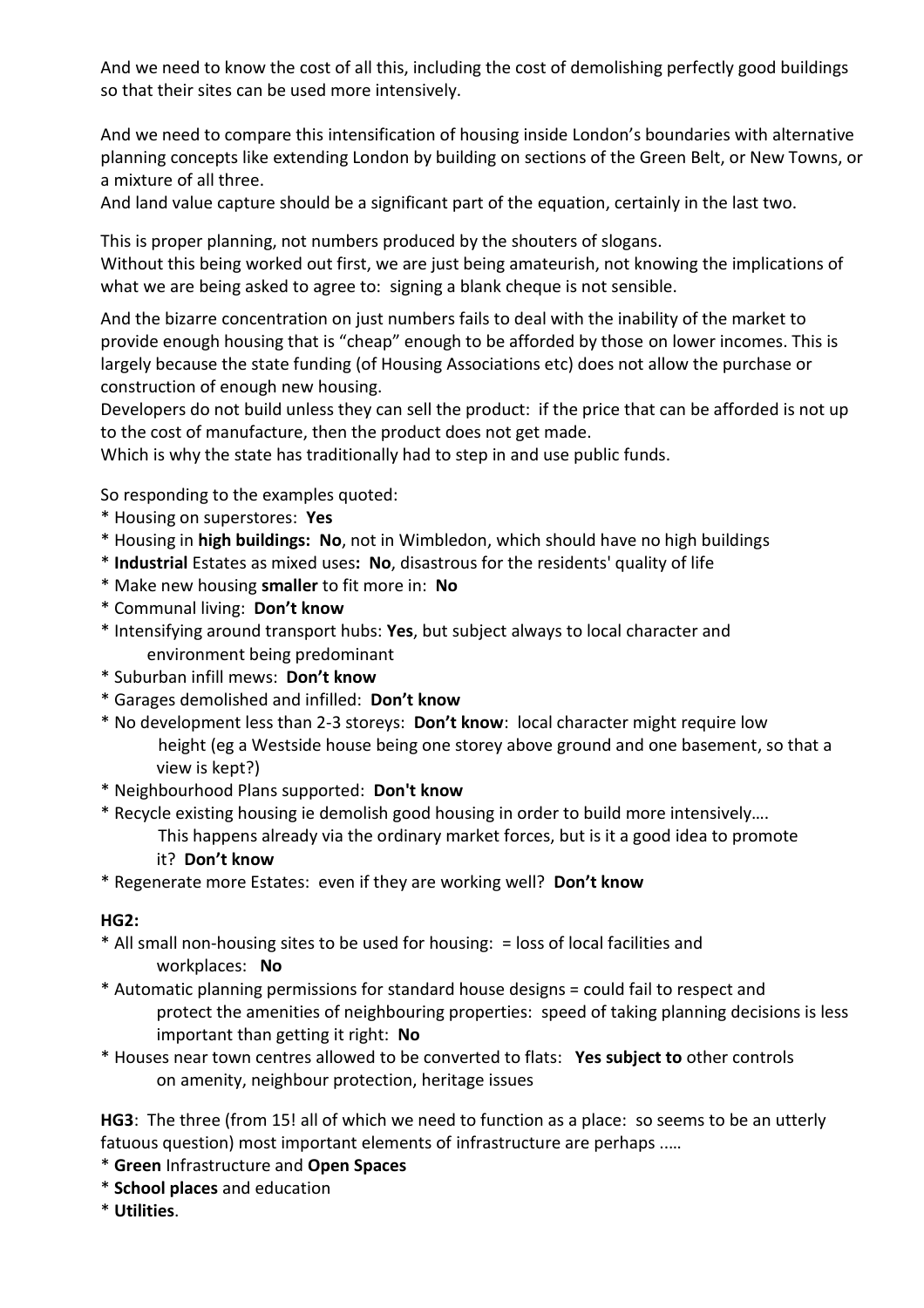**HG4:** There is no mention in the list of **public service and civic offices**, without which no town centre is complete: these are facilities that draw people together, that act as focus for community governance and identity.

**HG5**: Should Health Impact Assessments be required for all applications, not just for those above 10 dwellings: **Don't know**: It could be argued that this information should not have to be provided by applicants anyway, as a simple addition of dwelling numbers would give enough info for Health Authorities.

**HG6**: Are childrens' play facilities adequate locally? **Probably not.**

# **TRAVEL & MOVEMENT**

**TM1**: (Personal questions on walking)

**TM2**: What discourages walking? Proximity to dangerous **speeding** traffic: fumes

**TM3:** (Personal questions on cycling)

**TM4**: What discourages cycling? High **vulnerability to passing traffic** on unsegregated roads: lack of adequate safe/secure cycle parking in town centre and village.

The present cycle facilities across the Borough are clearly well below the standard to which we should aspire.

**TM5**: Importance of the following to cycling use:

- \* segregated cycle lanes: **very important**
- \* less pollution: **very important**
- \* cycle hire: **not at all** important
- \* cycle parking: **important**
- \* less clutter: **not at all** important
- \* safe routes: **very important**
- \* better cycle signs: **not at all** important: most signs are just clutter, and of no use and should be removed
- \* street lighting: **moderately important**
- \* resting space: **not at all** important
- \* Other: **behaviour of cyclists** towards others (including pedestrians) needs improvement, and **visibility** aids etc need to be encouraged

**TM6**: (Personal questions)

**TM7**: (Personal questions)

**TM9:** (Personal questions)

**TM10**: Car parking should prioritise short stay, disabled, servicing: **Yes.** All centres throughout the Borough should have free parking for (say) at least 30 minutes, particularly to support local small scale parades.

Currently the 20 minute free areas are inadequate, patchy and illogical.

**TM11**: Should residents in new developments close to good public transport be prevented from having residents parking permits to park on street? **Don't know.**

**TM12:** Should the Council reduce traffic levels, and protect local streets from short cuts? **Yes.** But controlling traffic behaviour (speed etc) also has its place.

**TM13**: Reducing pollution and congestion by:

\* car clubs: **don't know**

\* more cycle parking: **yes**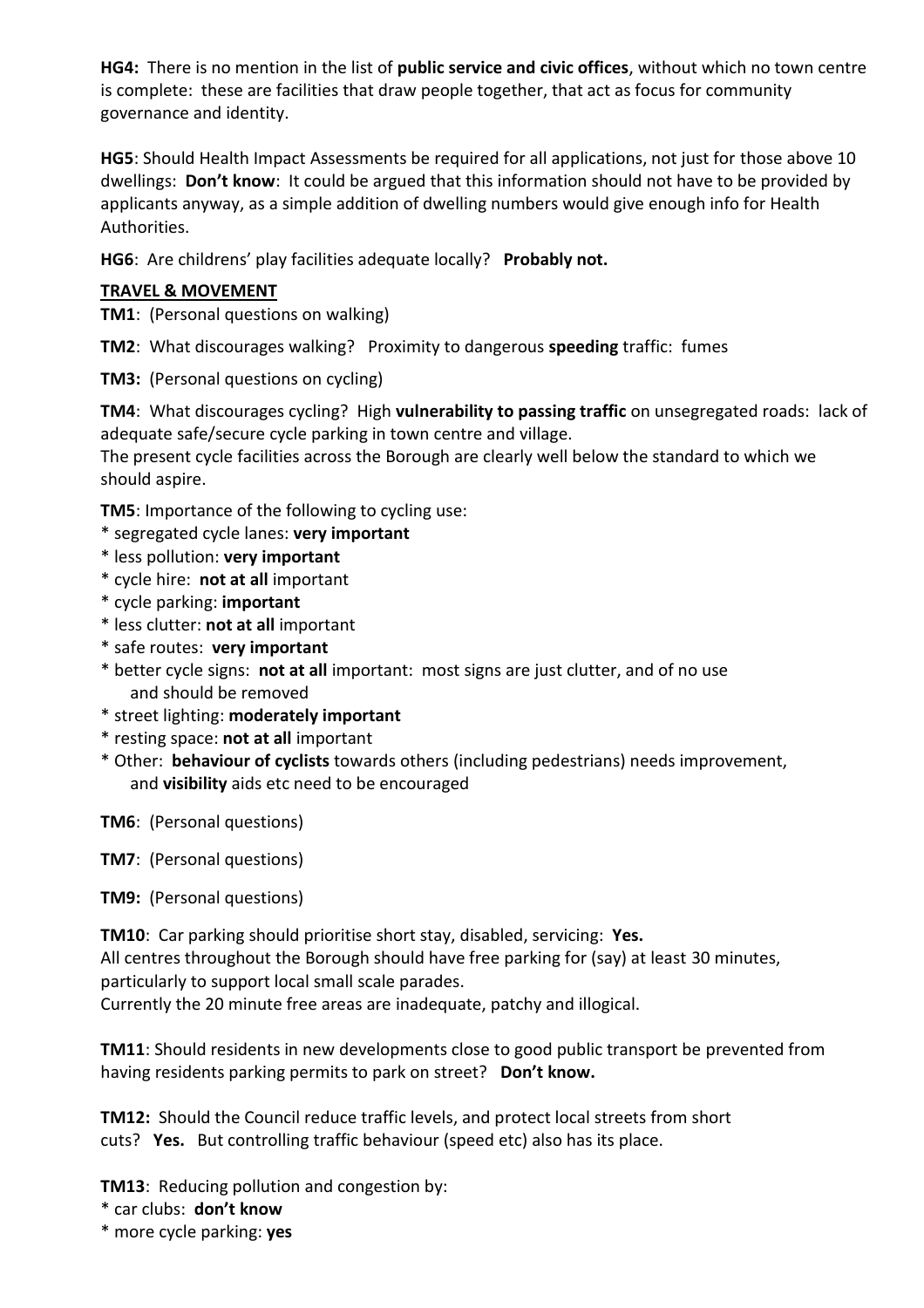- \* electric vehicle charging points: **yes**
- \* dedicated bus lanes: **yes**
- \* Taxi spaces: **don't know**
- \* Delivery moped spaces: **don't know**

### **WIMBLEDON**

Rather than address these Council-generated questions, the Council should instead look at the "Wishlists" drawn up by the various local groups, and formulate their approach accordingly. Working collaboratively for example can mean different things to the Council and to Local People.

Creating the plan for the town centre with reactive "policies" alone is clearly not working. Instead, we have to see a proactive approach, one which demonstrates to the public the likely outcome, the practical and physical goals that we want to achieve.

Only then can there be understanding of the implication of particular polices.

And the public will feel part of the plan-making process and part (assuming their involvement at the pre-application stage – see above) of the creative design on each individual site.

The Council will have seen the Society's favoured approach to a design and planning strategy for the Town Centre, (derived from local wishlists) and it is suggested that this is used as the starting point.

The same comments apply to the centres of Raynes Park, Wimbledon Village, South Wimbledon, Arthur Road and Colliers Wood, as to Wimbledon Town Centre.

………………………………………………………………………………………………………………………………………………………….

# **3: EXISTING LOCAL PLAN POLICIES**

The comments below are in part derived from the Society's experience of considering applications against the approved Plan Policies, and aim to highlight where the 'gaps' seem to be.

# **CENTRES, SHOPPING ETC**

DMR1a3 Add this restriction on large units so as to apply to parts of Wimbledon Town Centre (eg W/Hill Road, Town Hall/Queen's Road/Broadway conservation area zone, eastern end of Broadway, future development in Victoria Crescent), & perhaps other centres. DMR2 Strengthen limits on out of town uses (eg Next beside A3).

Larger scale maps needed to show town centre zones (ie not just table 1.1 & Fig 1.1). DMR4 & 5 Revise the approach to the protection of shop frontages uses: currently the many

- Neighbourhood Parades are not sufficiently protected (see enclosed table).
- DMR6 Culture specific proposals for sites, needed eg P3 & P4 (see page 3 above).
- DMR7 Market location criteria try an alternative tabular approach as in DMR4 above.
- DMR8 Add Policy that major new development above the tracks will be promoted as an integral part of the CR2 project, and linked to the Centre Court pedestrian mall.

The Council should resist any tunnelling operation from the Wimbledon end, given the high level of disruption that would be caused both to the town centre and to the rail services.

Instead, the Council should actively press for the tunnelling to be undertaken from the Thames end, with direct waste transfer via barges.

### **HOUSING**

DMH2 Add protection from housing loss, unless the existing environment is not suitable. Add protection of existing housing.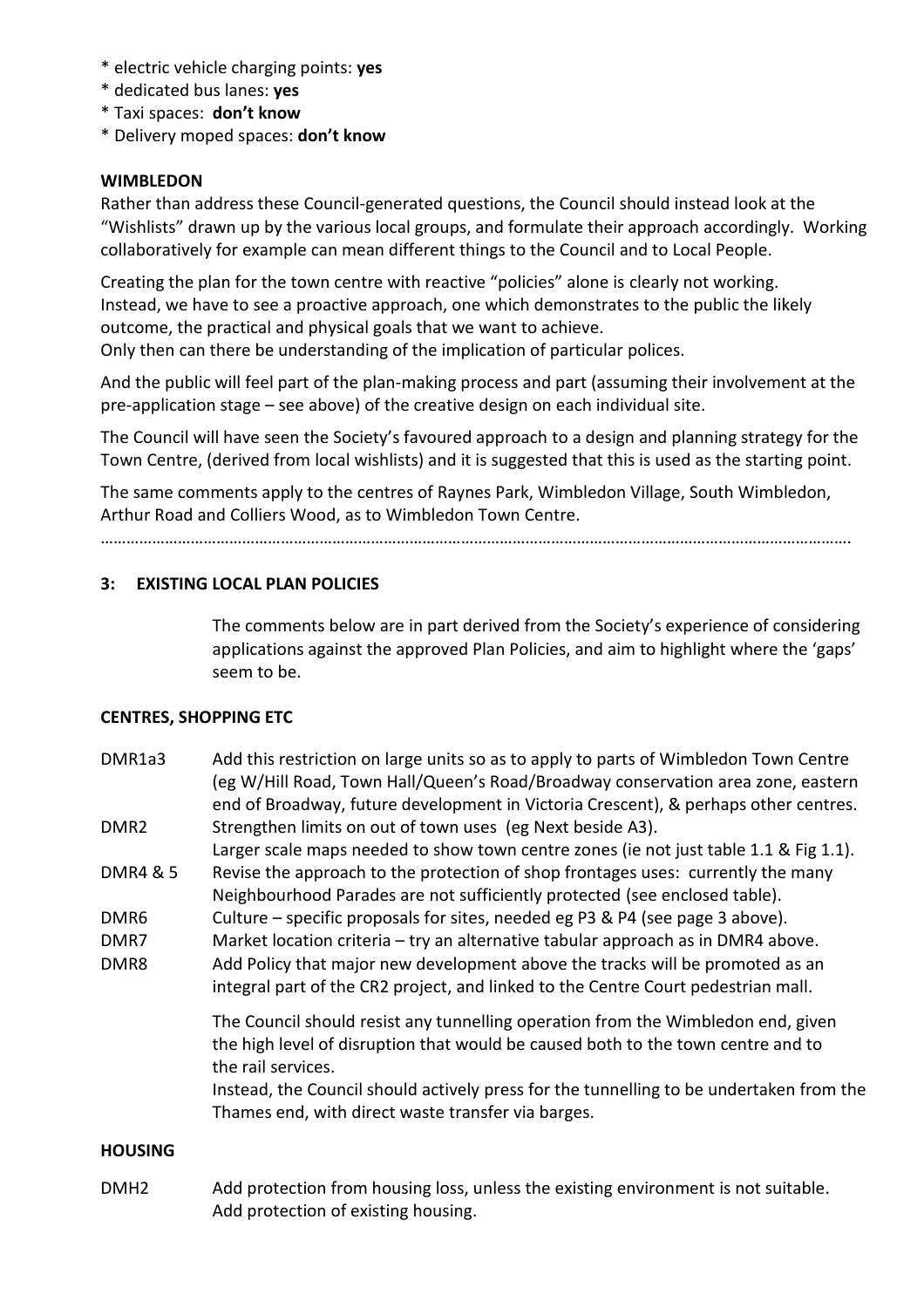Policy needed on amalgamating flats into single occupancy, leading to housing loss. Housing mix Policy should be more broad brush =  $1/3^{rd}$  rather than percentages.

- DMH3 Affordable housing needs to be redrafted: aim could also be to get more people onto the housing ladder, and a step towards partial or full ownership, not only to provide for social renting: clarify that all new housing (apart from single houses and student/care housing?) needs to contribute to the social housing build fund.
- DMH4 Demolition of a single house retain higher than usual sustainability standards for retention, including when replacement is 2 or more houses ie not just the one. The Sustainability score system needs updating.
- DMH6 Need new Policy to prevent the loss of local care homes, where their sites are being sold off for more lucrative market housing, leading to local elderly having to uproot.

### **INFRASTRUCTURE & COMMUNITY & EDUCATION**

- DMC1 Need to protect the loss of local Community Facilities: B1 add "in the near locality" as facilities in (expensive and easy to sell off) Wimbledon sites are being moved to (cheaper) Mitcham and Morden for cost reasons, with local people losing access.
- DMC2 Existing education/school/sites (eg The Drive) are being sold off for housing yet there is a major need for more education land: need for a Policy to prevent/protect.
- DMC3 Need for new Policy to maintain and expand the existing public service buildings in town centres. This is where they should be, but over the years many of these civic facilities have gone, as their sites are more valuable to their owners when sold off.

Towns without their community/education/public buildings (Court, Civic and Town Hall, Community Centre, Churches, Police Station) & a rich mix of uses lack resilience.

#### **EMPLOYMENT**

- DME1 Protect significant employment buildings/zones from changing use (to housing), to maintain local services and local employment opportunities. No town can function properly without support from essential local services. Incursions of housing & other uses unsuited to employment zones need to be resisted. Increasing the number of long commuting journeys to work (often stressful on the main transport systems into the centre of London) seems counterproductive. Include the PTAL map in the documents: Consider a similar table to the shops policy. DME? Local employment/part time working etc means that much work is done at home. High grade accessibility to electronic networks etc is therefore needed throughout the Borough, not just for town centres: how to facilitate and encourage this service? How to ensure that all new development incorporates, perhaps even funds, this infrastructure? DME2 Change the Core Strategy proposal that currently says that High Buildings are acceptable in Wimbledon Town Centre. These are clearly not desirable in the view of the local community, as expressed in their various 'wishlists'.
- DME ? Add Policy requiring new office development to be so designed as to be adaptable to other uses (eg housing, leisure) in the future if required. This means defining minimum headroom limits, floor loadings etc.

An adapted building is often less disruptive to the locality during construction, and far more sustainable than a total demolition and rebuild.

#### **NATURAL ENVIRONMENT**

DMO1 Omit B(i) which sanctions building on open spaces. Change B(iii) to make clear that only development which specifically helps that open space to function should be accepted, ie there should be no acceptance of say Squash Courts which should have no place in open spaces. Open land should mean just that.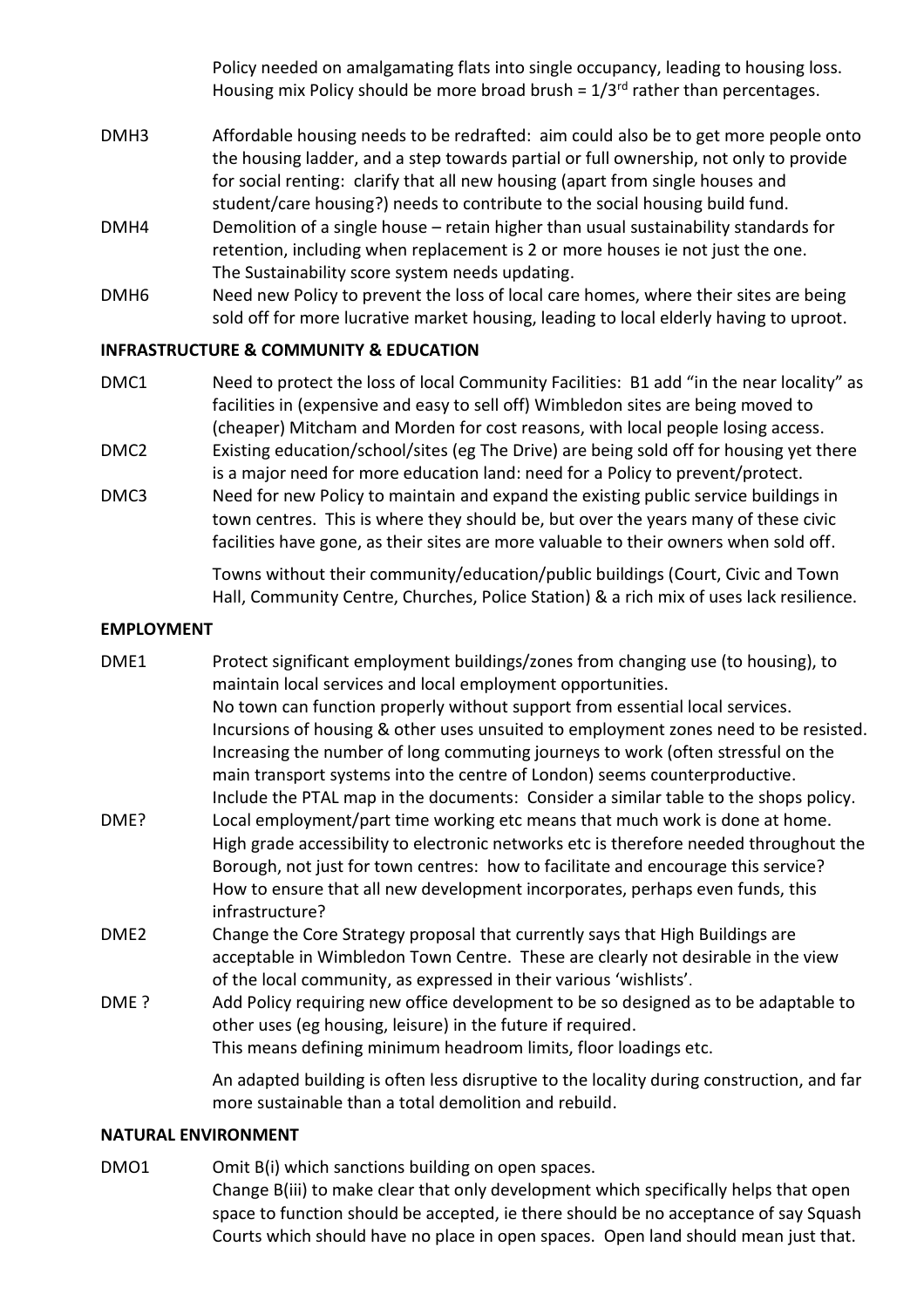Open spaces should not be seen as cheap sites for "leisure" buildings.

- Para 5.15 needs to include activities such as horse riding (eg on Wimbledon Common), and support for the retention of stabling etc that invariably is sited away from the open space itself. Specific protection for allotments also needs to be included.
- DMO? There needs to be a commitment to improving ecological variety (some open spaces are almost ecological deserts), of leisure use, of local management with safeguards. The Council should commit to a Policy of acquiring threatened open lands, and to protective designation of current green spaces that could be under threat. Additionally, some architectural/historical views/features/elements have been lost (eg Wimbledon Park), and there should be an aim to re-introduce some of these.
- DMO? The enormous amount of green land in back gardens, providing green outlook and a wide ecological range and nature corridors, needs to be more formally protected. Large outbuildings, swimming pools, etc can introduce urban elements into what ideally should be green backland space.
- DMO? Add a cross reference to the (excellent) current Policy on protecting daylighting and overlooking etc to neighbouring land and rear gardens, not just rear windows. Something that many applicants are currently totally failing to understand.
- DMO? Another cross reference to green-ness in front gardens (covered later) would help.
- DMO2 A Policy should require the "Tree Years" replacement approach, where the total age of the lost trees is matched by the ages of the new tree planting.
	- This can either be on site or (as would often be the case) gifted to the Council to plant elsewhere in the neighbourhood. (The Society can provide worked examples showing the quite small scale financial implications for applicants). This would partly address the "plant a sapling to compensate for the loss of a century-old oak" criticism.
- DMO? A Policy is needed to require that a proportion of open green land (usually at the rear) is provided on a development site. (For a poor recent example, see Kingston Road housing opposite Wimbledon Chase station).
- DMO? Front garden greenery is being lost as paving, car parking, double access driveways are built. The RHS has been campaigning on this issue for some time, and urbanisation and loss of nature is a concern. In addition to Policy constraints, the Council should be actively considering introducing Article 4 Directions to control this, given the PD rights availability to householders. Simple one-page practical guidance is also needed. DMO2 Add SINC's to para 5.25.
- DMO? Add Policy that the Council will acquire/adopt open lands that are suitable for open space use, or that provide ecological or visual amenity benefits, or that require protection from development.
- DMO? Add Policy that the Council will severely limit the use of defined open spaces by closed-access concerts etc, so as to maintain public accessibility and quiet enjoyment.
- DMO? Add Policy that Council will aid and support local groups that are judged able to take over the running of an open space, in whole or in part, with safeguards.
- DMO? There should be Council initiative to implement an environmental improvement along each of the Borough's rivers and watercourses. The Planning Office produced a scheme for implementing just such an enhancement scheme along the Beverley Brook (Phil Ryder) some years ago, which should be brought forward. The Wandle, the Raynes Park/New Malden cycle route are other obvious candidates.

# **URBAN DESIGN**

DMD1D Add in maintenance of Street Gaps, where these are significant in local road character. DMD1E Add that the Council will formally adopt these new pedestrian/cycle routes and also existing un-adopted footpaths to facilitate their use by the public (eg the footpath between Lindisfarne Road and Cottenham Park Road).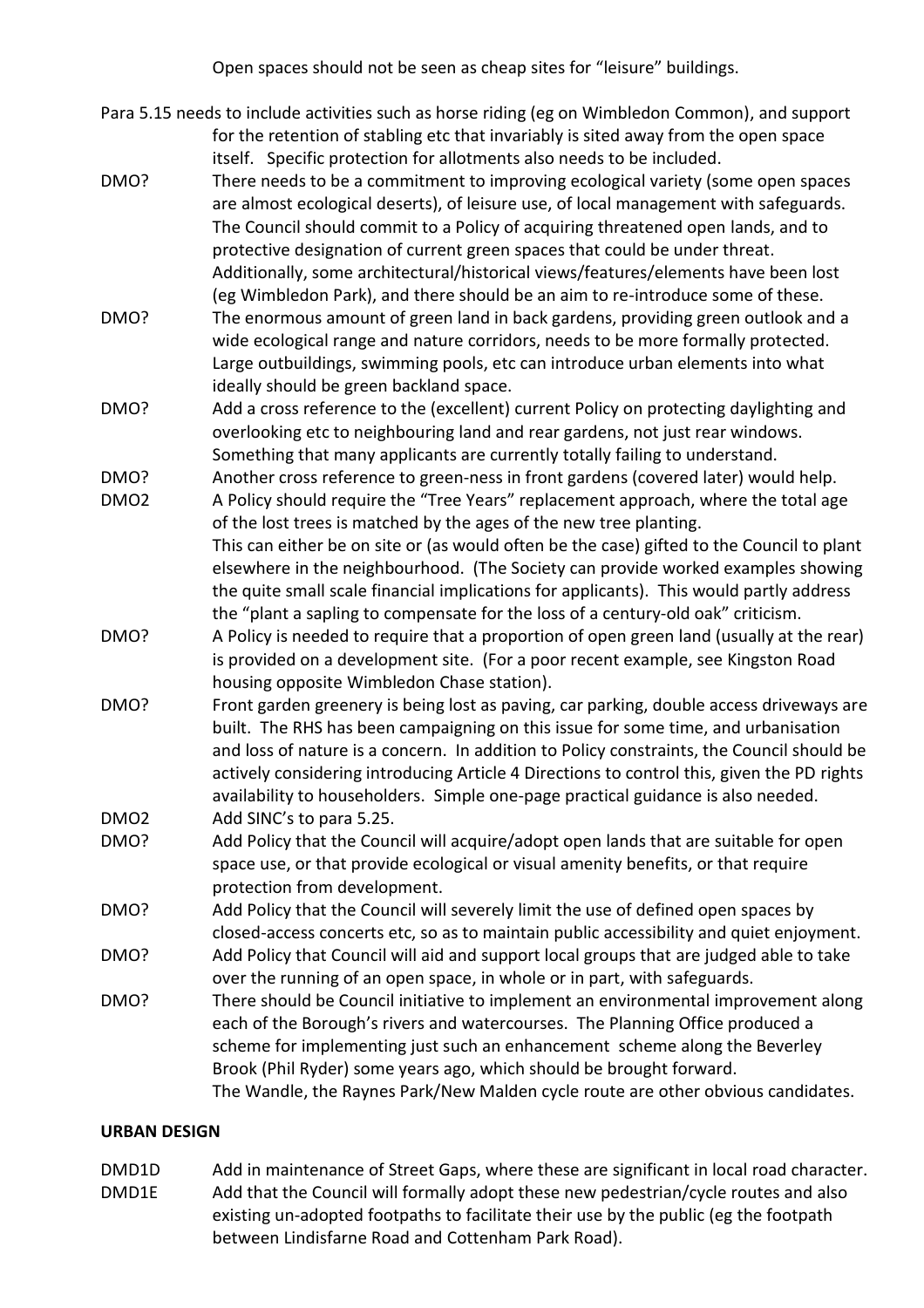- DMD1F Add Policy that protects existing good paving and kerbing, and reintroduces eg Granite Setts, York Stone paving in selected areas, improving the setting of listed buildings etc.
- DMD1? Add Policy that street lighting luminaires will be located on building facades, to lessen street clutter. Currently the legal powers to require this appear to be limited to the City of London: new powers should be sought together with other Boroughs/GLA. Agreements with individual developments could facilitate local schemes.
- DMD1? Add Policy that when streetlight renewals are required, the height of the posts will need to respect the local scale and character: see for example the inappropriate high masts in Wimbledon Village and across the Common, quite alien to local character. And that light pollution will be avoided (eg by having a flat under-face design).
- DMD1J Revise Policy on front garden parking: the current Policy whilst welcome is not having the desired effect. It is likely that this will continue until the Council designates more Article 4 Directions to control the Householder PD rights.
- DMD1? Front garden walls and fencing need to have a more robust Policy guidance. Whilst there are some fine 'historic' walls locally, the closing off of views and the loss of roadside greenery and "eyes on the street" is creating an urbanised street scene.
- Para 6.11: Design Guidance handouts on design are welcome, but the planning system is evolving, and the Society's view is that such guides now need to be very short, one or maximum two pages of diagrams only, not text based, easy to read and to copy. Long booklets on how to create shopfronts etc is an outdated approach: no-one has time to read it, and the basic design message can be got across more simply. The list of reference works need culling: most are worthy and wordy but ineffectual.
- Para 6.12: Design & Access Statements have mostly not followed the concept set out by HMG. They seem to be largely salesmanship statements. Requiring them to be produced adds to the developer's workload, but adds little of real value.
- DMD2A(i) Add in the importance of Building Lines, which define the scale and nature of so many streets: and street gaps between buildings, where these are a part of the urban character, allowing views through to the rear greenery, avoiding the terraced effect.
- DMD2A(v) Exceptionally important Policy that needs to emphasise more that neighbour protection (privacy from overlooking, and daylighting to nearby rear private garden spaces particularly) has to be a fundamental requirement. Add "lands and sites" to gardens.
- DMD2A(ix) Reference to the Tree Years replacement approach (see above DMO2). Protection during the "construction activity" as well as from the effects of the new building.
- DMD2A? Add Policy that actively discourages the retention of just facades of good buildings. Their internal character is often an integral part of their value, and such buildings should be more than a stage set frontage with an incongruous addition at the rear.
- DMD2A? Add Policy to encourage the adaptability of new buildings, particularly in ceiling heights and floor loadings, to encourage re-use and adaptation of existing buildings, rather than total demolition and rebuild, being less disruptive and more sustainable. DMD2A? Add Policy on density, a control on the intensity and mass of the building as compared to that prevailing in the wider area.
- DMD2B(i) Basement Policy has been welcome and valuable. But real doubts remain over whether basements should be allowed under semi-detached or terraced properties. Anecdotal evidence is suggesting that there may be longterm effects on adjoining properties, with their different, and perhaps more flexible, foundation systems.
- DMD2? High buildings Policy needed. In Wimbledon Town Centre, no building should exceed c6 storeys (c23m) and 3/4 storeys in the conservation areas and at the eastern end, all being subject to daylight/privacy constraints to protect nearby housing.
- DMD2B(i) Add "and adjoining/nearby buildings and lands": it is also highly important to protect the gardens of neighbours. Add an embargo on more than a single basement.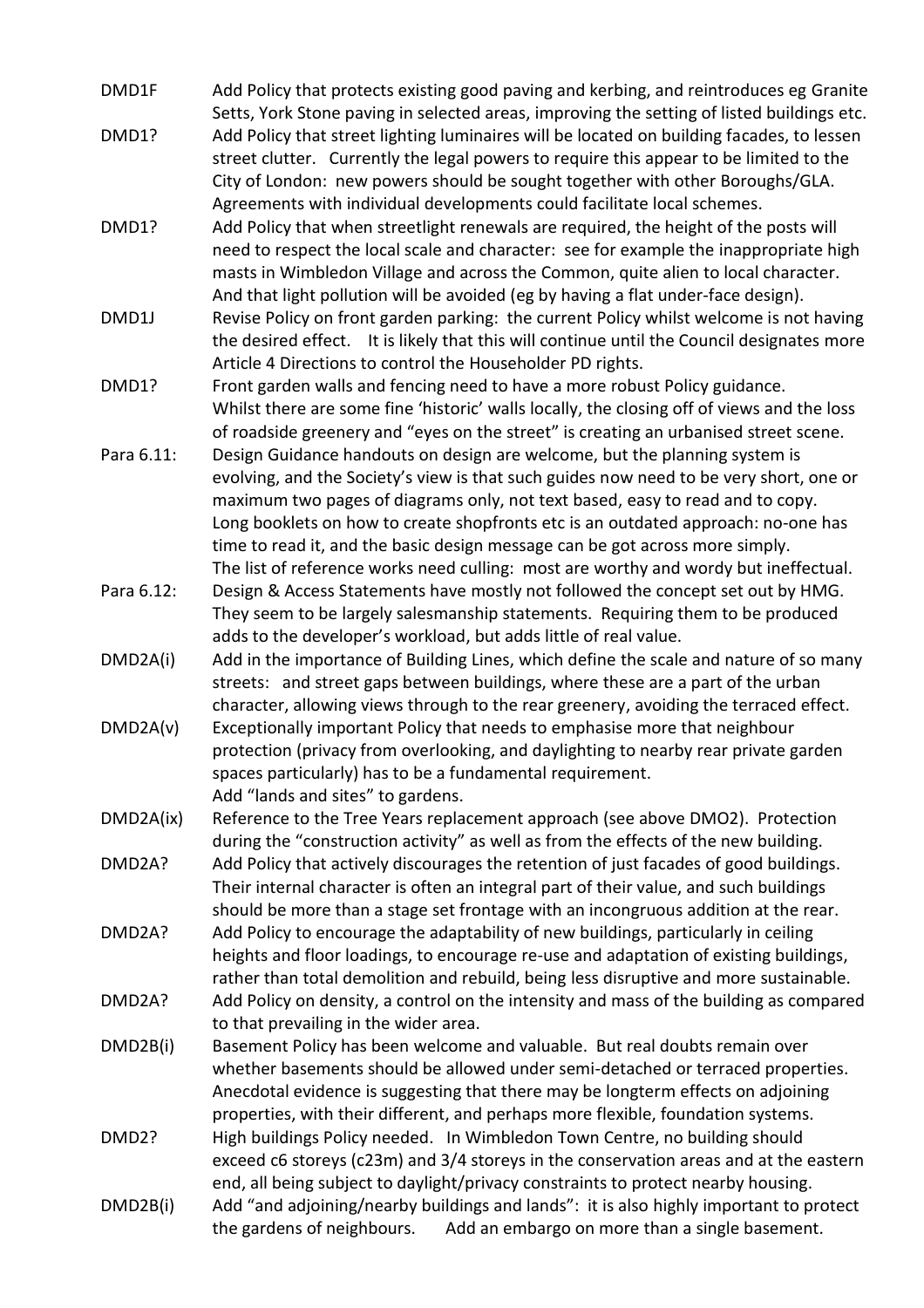- DMD2B(iii)A Add an embargo on Locally Listed Buildings also, being a defined Heritage Asset.
- Para 6.14: Add "that respects both the local character and the neighbourliness standards of daylighting and overlooking in relation to nearby gardens and properties".
- Para 6.16A Add Policy that covers Flats: single aspect flats lack cross ventilation and should be discouraged; internal circulation corridors should similarly be discouraged as they need 24 hour artificial lighting and ventilation.
- Para 6.20 Link the welcome reference to back gardens to the Natural Environment chapter.
- Para 6.24 See note on D&A Statements above in 6.12.
- Para 6.28 A Hydrology report should be required for all basement proposals, not just "where appropriate", which is ignored by developers.
- Para 6.37 See comment on reference documents at 6.11.
- DMD3A(iii) Need to specifically mention maintaining street gaps (see DMD2A(i) above).
- DMD3A? Add neighbourliness standards as in DMD2A(v) above.
- DMD4B Add "the Borough's heritage assets *or local character* or their setting …".
- DMD4(c) Need to remove/rephrase, as this Policy (for example) could have been used by those who in 1983 wished to see the demolition of the listed Town Hall in Wimbledon.
- DMD4(d) Add "The loss of a building *or use* that makes a positive contribution …"
- DMD4(g) Add new Policy on Archaeology: all proposals for development in the Historic England defined Archaeological Priority Areas (Tiers 1, 2 & 3) should require a desk top study. Where significant material is evident, Planning Conditions will be applied that require investigation by an Independent archaeological team prior to site works commencing. A whole Borough map should be incorporated showing the 4 Archaeological Tiers zones. Para 6.52 needs adapting: See the Historic England report of 4/2016.
- Para 6.49 Locally Listed Buildings should be clearly classed as Designated Heritage Assets. Given that they are the subject of Policy, they should also be listed in the Appendix, just as Listed Buildings are.
- DMD5 Add to the policy aims: avoidance of clutter, the proliferation problem of many signs, carefully relating the sign design and size to the building design, effect on residential property opposite the signage eg glare, and danger to passing traffic.
- DMD5 Add that on Listed and Locally Listed buildings and in Conservation Areas, signs should not be internally illuminated. A one page design guide could illustrate the range of building/area "sensitivity" on one axis, and the signage considered appropriate on the other: eg unlit painted signs only (listed etc), then externally lit by lamps, then hidden or halo lit, then internally illuminated letters, then internally illuminated fascias. Flashing signage would presumably always be precluded.
- DMD7 Shop front design and signage see comments above on 6.11.
- DMD Add in the Core Strategy map 22.2 showing the Distinctive Areas of the Borough, together with appropriate Policies for each zone. And a larger text for the Key.

### **ENERGY NETWORKS, POLLUTION & ENVIRONMENTAL PROTECTION**

- DMEP1 Decentralised Energy Networks: add Policy that requires a new development in the network zones to demonstrate how it could eventually fully integrate with the town's future energy network, both for supply and for generation/contribution.
- DMEP2 Add Policy that favours/encourages autonomous (electric) vehicles and other quiet source types: quiet and non-polluting public service vehicles being phased in.
- DMEP2? Add Policy Proposal that installs noise barriers along (eg) the A3, which currently pollutes significant residential and open space areas in West Wimbledon/Kingston. Figure 7.2 needs to be redrawn to illustrate many more noise-polluting sources.
- DMEP3 The Society lacks information on whether these so-called 'allowable solutions' are in the public interest, or whether they allow unsatisfactory development to proceed. Whether the Working Group has been set up, and how it is working, is not known.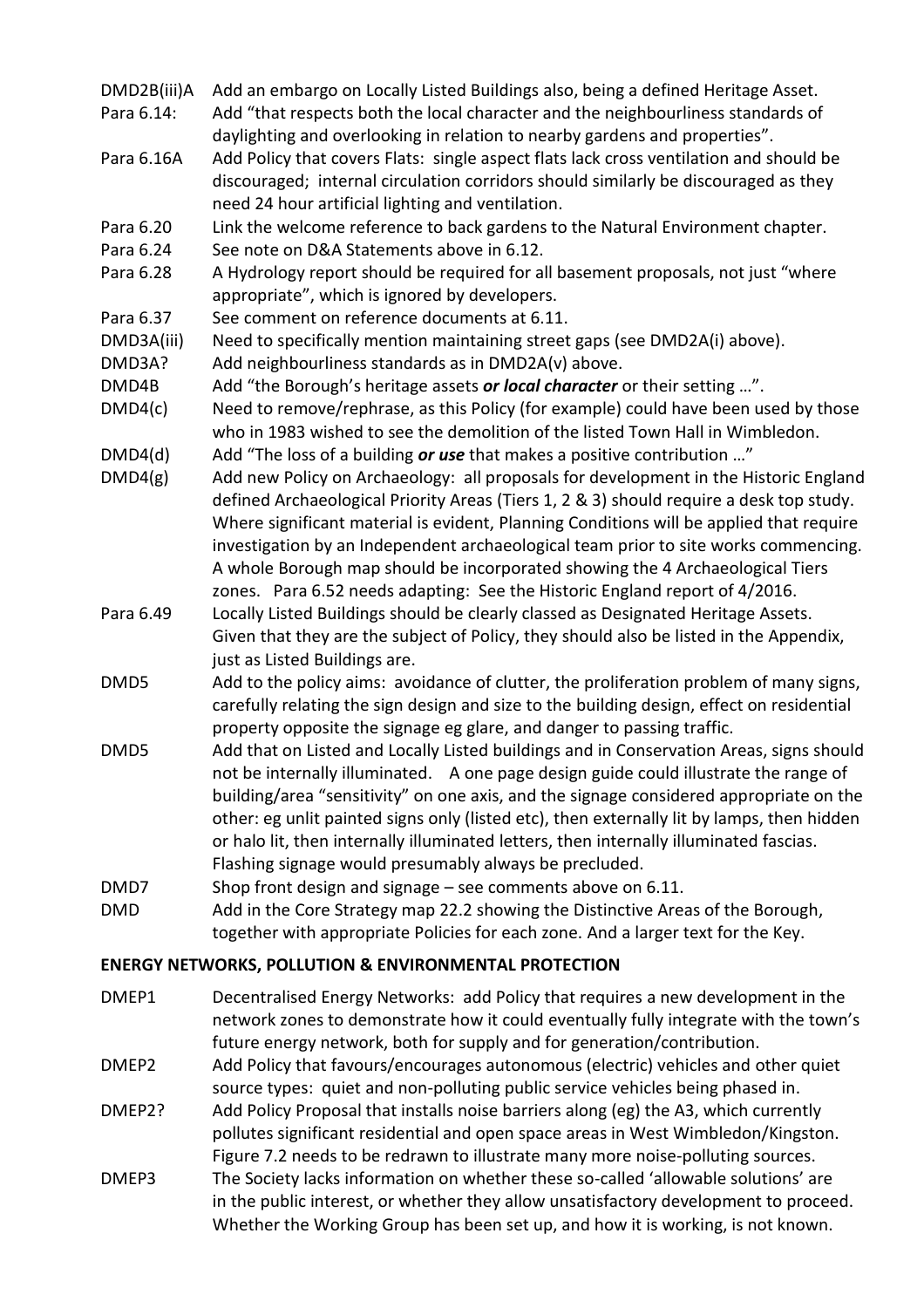DMEP4 Add Policy Proposal for Wimbledon Town Centre that the main traffic route through the town will over time be diverted away from The Broadway, where there is a high concentration of pedestrians vulnerable to traffic danger and fume pollution.

> It seems clear that the information on current pollution levels across the Borough remains patchy, and full information on this should be independently published.

DMEP4? In the Plan there should be specific targets for pollution reduction over time.

### **FLOODING**

DMF1 Add Policy that no new vulnerable development (eg housing) should be built in Flood Zones 3a and 3b. And that new housing etc in zones 1 and 2 should have robust and resilient mitigation measures built in. And that retrospective robust protection for existing housing in flood zones would be undertaken as part of a phased programme within a specified period. The accompanying table and para 8.6 therefore need to be re-written.

### **TRANSPORT**

- DMT3(i) Add Policy that Council will introduce 30 minute free parking in or beside all centres in the Borough, to aid their viability and footfall.
- Map The updated PTAL map for the Borough should be included, plus a Key.
- DMT4(c) Add Policy that to improve Wimbledon Town Centre, pedestrianisation of parts of The Broadway will be progressively implemented.
- DMT4(d) Two new bridges should be built over the rail tracks in conjunction with the CR2 build programme. (Details to be shown in the Action Area Plan). The existing bridge at the station is also to be rebuilt, as is the station itself. The future CR2 station at Wimbledon should incorporate a comprehensive transport interchange between Rail/CR2, Tube, Tram, Bus, Taxi and Cycles. Raynes Park Station should be rebuilt as part of the CR2 project, possibly on a site to the north-east of the present station, with integrated bus/taxi/cycle facilities. (Additional works eg to level crossings, and Lower Downs Road etc yet to be finalised). DMT4(d) Add Policy that land will be safeguarded to facilitate the construction of the Cross Rail 2 project, and the rebuilding of the two Stations.
- DMT5(f) Add Policy that discourages twin access points for individual small (eg housing) development sites, which both limit kerbside space (for parking and servicing), and reduce the amount of garden space for greenery.

### **APPENDICES: TRANSPORT PROPOSALS**

- A.1.1 Add in Rail/CR2, Tube, Tram, bus, taxi, cycle interchange hub at Wimbledon Station.
- A.1.2 Add in various proposals for Crossrail 2 works (see above).
- A.1.4 Add in the pedestrianisation of parts of Wimbledon Town Centre, rebuilt bridge and two new bridges, and other road works. Consider whether the inadequate intersection at Hartfield Road and Kingston Road,

with its tram tracks and station, should be reconfigured.

- A.1.5 Add in realignment of the intersection at The Broadway and Russell Road to create a pedestrianised square beside the Theatre.
- A.1.6 Add provision of secure cycle parking within/close to the Station for some 300 cycles. The current cycle facilities and routes in the wider Wimbledon and Raynes Park area are nowhere near the standards required, and a new initiative is needed.
- B.1 Amend Copse Hill to Morley Park, being playing fields, private park and public park.
- B.5 M0104 Wimbledon War Memorial is said to be located on Wimbledon Common land. Consider designating two slivers of private green land, in Savona Close and Thackeray Close, West Wimbledon.